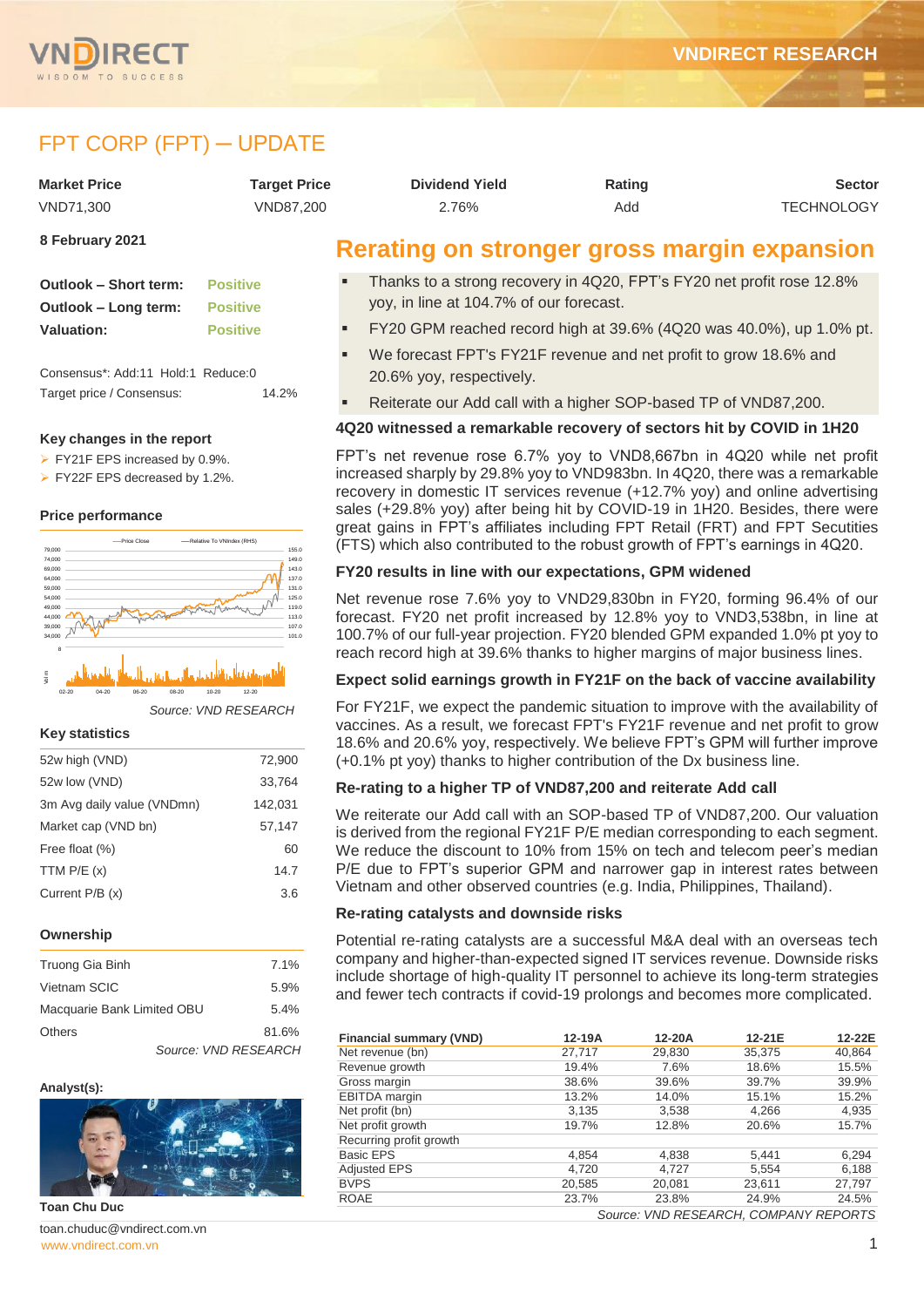# **FY20 REVIEW: STRONG GROWTH IN 4Q20, FULL-YEAR EARNINGS IN LINE WITH OUR EXPECTATIONS**

## **4Q20 results: a remarkable recovery of sectors hit by COVID-19 in 1H20**

FPT's net revenue rose only 6.7% yoy to VND8,667bn in 4Q20 while net profit increased sharply by 29.8% yoy to VND983bn thanks to 2.2% pt expansion in GPM which resulted from higher margins of major sectors. 4Q20 also witnessed a remarkable recovery in domestic IT services revenue (+12.7% yoy in 4Q20) and online advertising sales (+29.8% yoy in 4Q20) after being hit by COVID-19 in 1H20.

Besides, there was a great recovery in FPT's affiliates which also contributed to the robust growth of FPT's earnings in 4Q20. Specifically, FPT Securities (FTS) posted a net profit of VND101bn in 4Q20 while it delivered a loss of VND12bn in 4Q19. Similarly, FPT Retail (FRT)'s net profit was VND6bn in 4Q20 while it reported a loss of VND20bn last year.

#### **Figure 1: Results comparison**

|                               | 4Q19  | 4Q20  | yoy%           | 2019   | 2020   | yoy%                | <b>FY20</b><br>forecast | <b>vs. FY20</b><br>forecast | <b>Comments</b>                                                                                                                                                                                                                    |
|-------------------------------|-------|-------|----------------|--------|--------|---------------------|-------------------------|-----------------------------|------------------------------------------------------------------------------------------------------------------------------------------------------------------------------------------------------------------------------------|
| Net revenue                   | 8,120 | 8,667 | 6.7%           | 27,717 | 29,830 | 7.6%                | 30,930                  | 96.4%                       |                                                                                                                                                                                                                                    |
| <b>Technology</b>             |       |       |                | 15.783 | 16,805 | 6.5%                | 17,375                  | 96.7%                       |                                                                                                                                                                                                                                    |
| Global IT Services            |       |       |                | 10,848 | 12,000 | 10.6%               | 12,946                  | 92.7%                       |                                                                                                                                                                                                                                    |
| <b>Domestic IT Services</b>   |       |       |                | 4,935  | 4,805  | $-2.6%$             | 4,430                   | 108.5%                      |                                                                                                                                                                                                                                    |
| <b>Telecommunications</b>     |       |       |                | 10,398 | 11,466 | 10.3%               | 11,569                  | 99.1%                       |                                                                                                                                                                                                                                    |
| Telecom services              |       |       |                | 9.789  | 10,867 | 11.0%               | 11,064                  | 98.2%                       |                                                                                                                                                                                                                                    |
| Online advertising            |       |       |                | 609    | 599    | $-1.6%$             | 505                     |                             | 118.5% Stronger-than-expected recovery in 4Q20.                                                                                                                                                                                    |
| <b>Education &amp; Others</b> |       |       |                | 1,536  | 1,559  | 1.5%                | 1,986                   | 78.5%                       |                                                                                                                                                                                                                                    |
| Gross profit                  | 3,071 | 3,471 | 13.0%          | 10,712 | 11,816 | 10.3%               | 12,121                  | 97.5%                       |                                                                                                                                                                                                                                    |
| Gross profit margin           | 37.8% |       | 40.0% +2.2% pt | 38.6%  |        | $39.6\% + 1.0\%$ pt | 39.2%                   |                             | Higher contribution of Dx business line in<br>revenue with high margin (10.8% of total revenue<br>in FY20 vs. 8.9% in FY19).                                                                                                       |
| SG&A expenses                 | 2,036 | 2,214 | 8.7%           | 6,565  | 7,214  | 9.9%                | 7,347                   | 98.2%                       |                                                                                                                                                                                                                                    |
| SG&A as % of revenue          | 25.1% |       | 25.5% +0.5% pt | 23.7%  |        | 24.2% +0.5% pt      | 23.8%                   |                             |                                                                                                                                                                                                                                    |
| Profit/losses from affiliates | 66    | 95    | 42.8%          | 405    | 312    | $-22.9%$            | 276                     | 113.1%                      | Robust earnings growth from FPTs affiliates in<br>4Q20:<br>+ VND101bn of net profit at FPT Securities<br>(FTS) in 4Q20 vs. VND12bn loss in 4Q19.<br>+ VND6bn of net profit at FPT Retail (FRT) in<br>4Q20 vs. VN20bn loss in 4Q19. |
| Pre-tax profit                | 1,157 | 1,447 | 25.1%          | 4.665  | 5,261  | 12.8%               | 5,220                   | 100.8%                      |                                                                                                                                                                                                                                    |
| Profit after tax              | 972   | 1,253 | 28.9%          | 3,912  | 4,422  | 13.1%               | 4,377                   | 101.0%                      |                                                                                                                                                                                                                                    |
| Net profit                    | 757   | 983   | 29.8%          | 3,135  | 3,538  | 12.8%               | 3,514                   | 100.7%                      |                                                                                                                                                                                                                                    |
|                               |       |       |                |        |        |                     |                         |                             | Sources: VNDIRECT RESEARCH, COMPANY REPORTS                                                                                                                                                                                        |

# **FY20 results: Bottomline growth outperformed topline due to GM expansion in all major businesses**

Net revenue rose 7.6% yoy to VND29,830bn in FY20, forming 96.4% of our forecast. FY20 net profit increased by 12.8% yoy to VND3,538bn, in line at 100.7% of our full-year projection. FY20 blended GPM expanded 1.0% pt yoy to 39.6% on the back of higher margins in both major business lines including global IT services and telecom services sector.

The technology segment contributed 56.3% of total revenue in FY20 (FY19: 56.9%). Telecommunications revenue accounted for 38.4% of total revenue in FY20 (FY19: 37.5%). The remaining 5.2% came from education and other sectors.

Overall, we could see that in the year of the COVID-19 outbreak with lockdowns and work-from-home trends, telecom segment has benefited and grew better than technology segment as FPT's IT services markets was heavily influenced by the pandemic, especially in 1H20.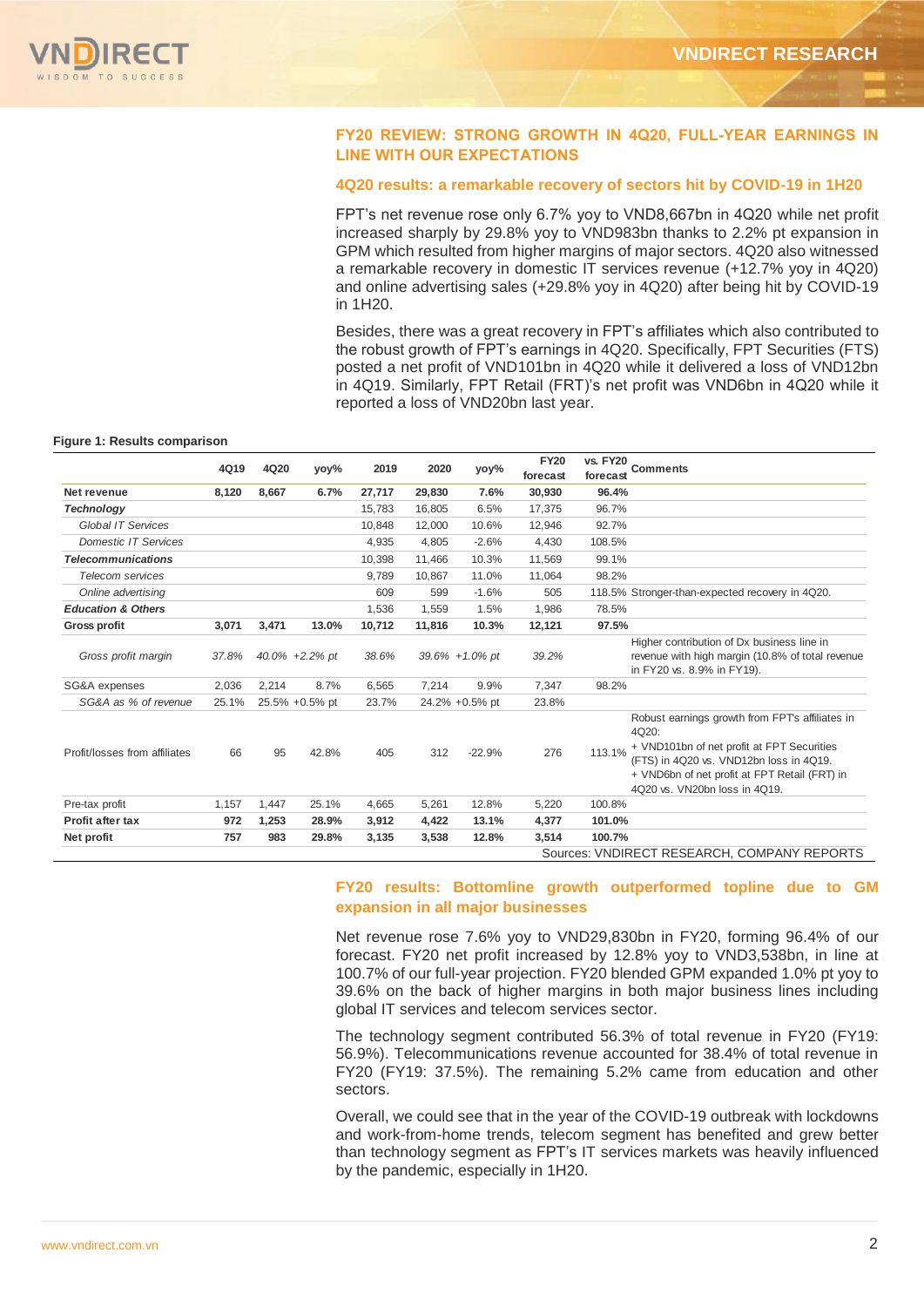**VNDIRECT RESEARCH**





**Figure 2: FPT's constantly expanding gross profit margin (%)**





• In FY20, revenue from IT services in overseas markets increased 10.6% yoy to VND12,000bn, accounting for 71.4% of technology revenue, slightly lower than our forecast. The APAC market delivered an outstanding performance with revenue growing 28.0% yoy as FPT has become an IT vendor executing the digital transformation of Petronas in Malaysia. In FY20, FPT won multiple US\$100m projects and gained large volume of new orders; particularly, signed revenue in FY20 reached VND13,095bn, increasing 23% yoy.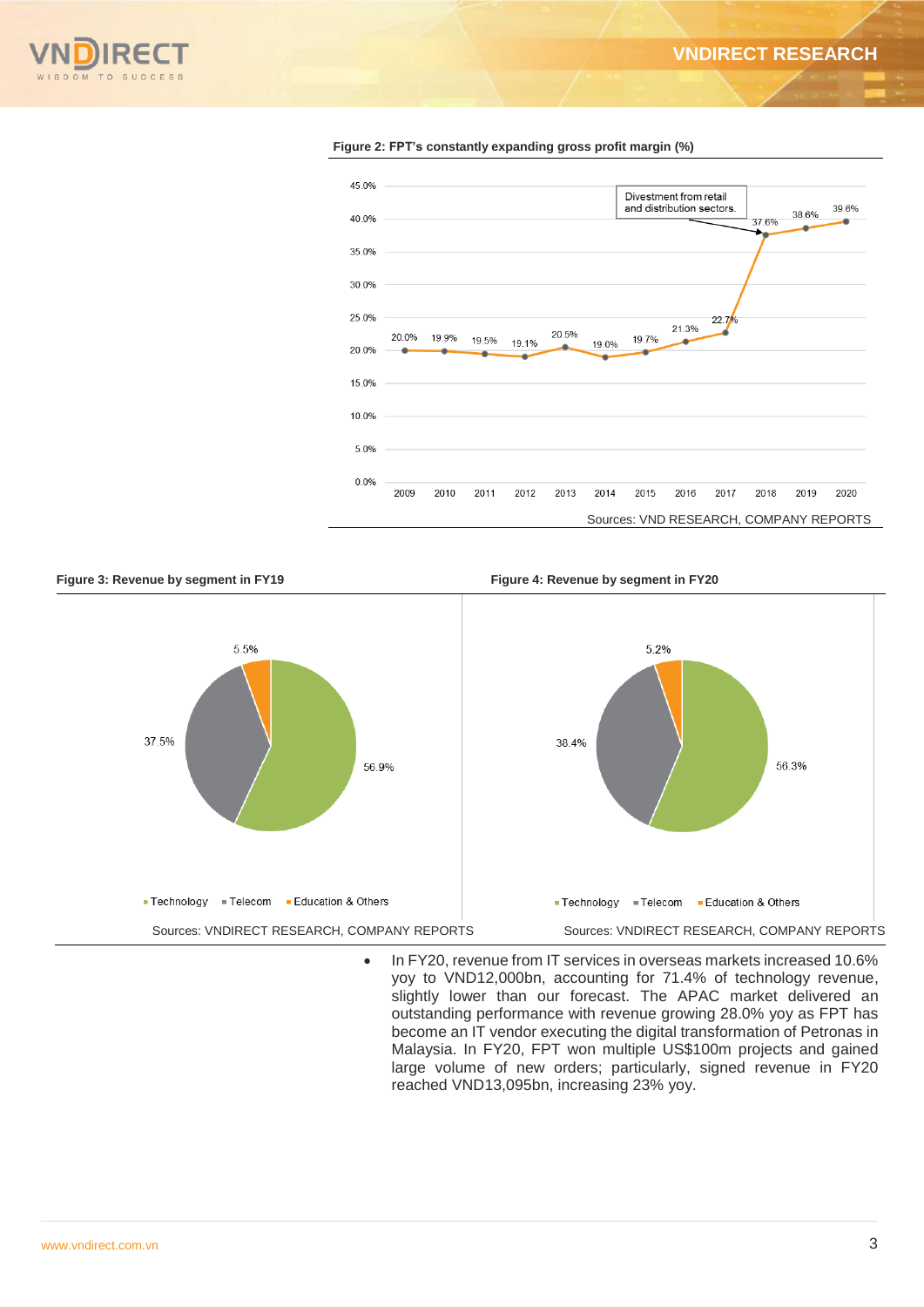



**Figure 5: FPT's global IT services revenue by markets**

Technology revenue from domestic market had a subdued performance due to COVID-19; however, this sector has had a strong recovery in the last months of the year.

 The brightest spot in the technology segment remains Digital transformation (Dx). Specifically, Dx revenue totaled VND3,219bn in FY20, accounting for 19.2% of the technology revenue and up 31.2% yoy, thanks to the increasing demand for new digital technology worldwide.



# **Figure 6: Digital transformation experienced strong growth of 31% in FY20**

 Telecom services revenue increased 11.0% yoy, accounting for 94.8% of the telecom segment's topline and in line at 98.2% of our expectation, while the segment's pre-tax profit rose 22.2% yoy, thanks to higher revenue of data centres with wider profit margin. Online advertising revenue went flat at -1.6% yoy with a significant recovery in 4Q20 after poor result in 1H20, accounting for only 5.2% of the segment's sales.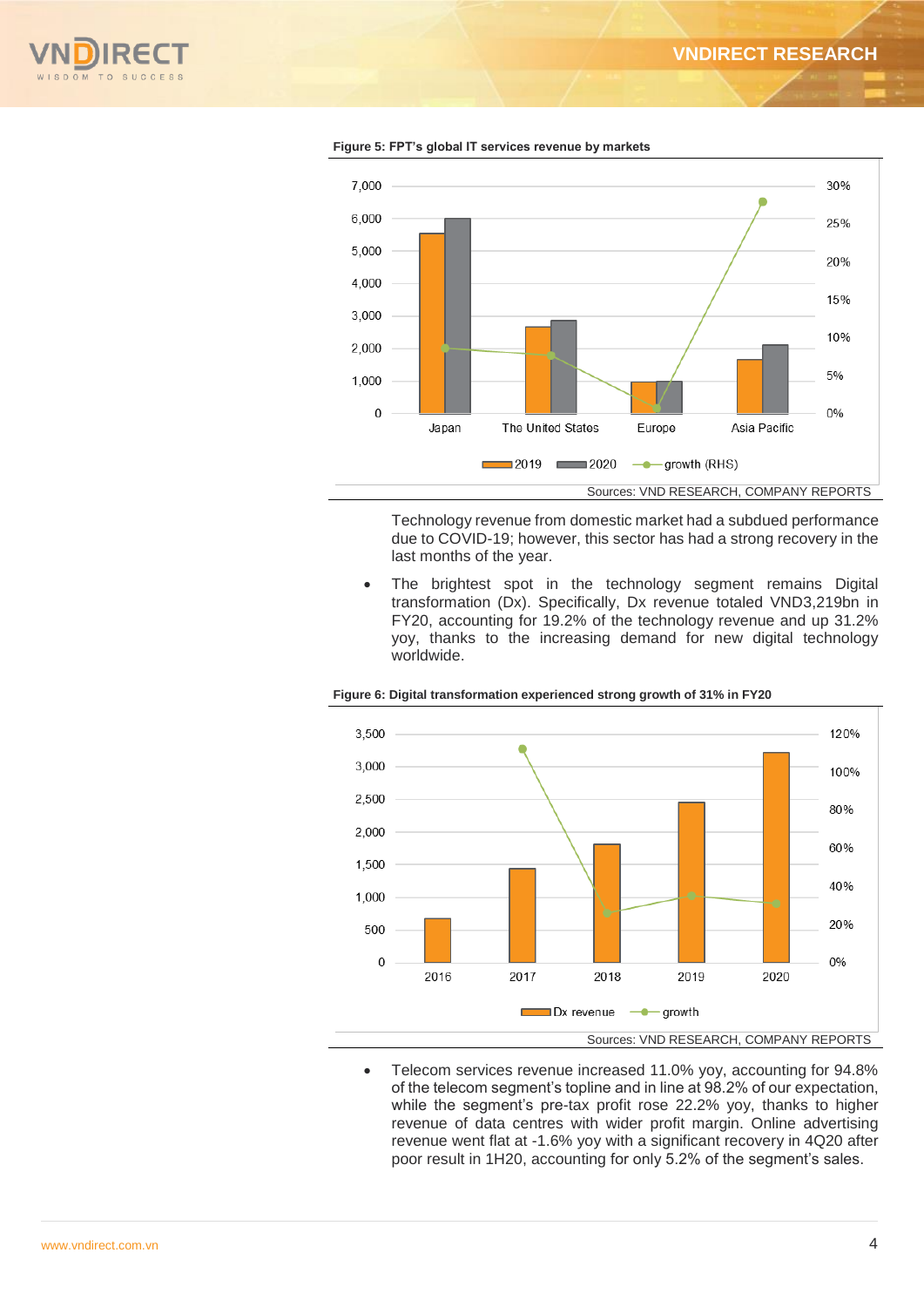

• In 2020, FPT's education system had an average 52,005 students, up 30.4% yoy. Education & others' revenue reached VND1,559bn (+1.5% yoy).

# **2021 OUTLOOK: DIGITAL TRANSFORMATION REMAINS A GROWTH ENGINE**

We maintain a positive view on FPT's 2021 outlook. We expect technology segment revenue to rise 22.9% yoy to VND20,655bn in FY21F and exceed US\$1bn (c. VND23,000) by FY22F, thanks to the digital transformation business line.

FPT plans to establish a subsidiary named FPT Digital Company, aiming to providing consulting services on a comprehensive digital transformation to complete the value chain of IT services. This shows FPT's concentration in this strategic business.

We believe FPT's GPM should continue to improve on the back of higher proportion of Dx in technology revenue. For FY21F, Dx revenue is expected to rise to VND4,303bn (+33.7% yoy), contributing 20.8% of technology revenue and 12.2% of FPT's total revenue, based on our estimates. We expect blended GPM to gain 0.1% pt to 39.7% in FY21F.

For FY21F, we expect the pandemic situation to improve thanks to the presence of vaccines. As a result, we forecast FPT's FY21F revenue and net profit to grow 18.6% yoy and 20.6% yoy, respectively.

#### **Figure 7: Detailed forecast of FPT's performance for FY21-23F**

| <b>VNDbn</b>              | 2018     | 2019   | 2020F    | 2021F  | 2022F                                  | 2023F  |
|---------------------------|----------|--------|----------|--------|----------------------------------------|--------|
| Net revenue               | 23,214   | 27,717 | 29,830   | 35,375 | 40,864                                 | 47,409 |
| $\%$ yoy                  | $-45.6%$ | 19.4%  | 7.6%     | 18.6%  | 15.5%                                  | 16.0%  |
| <b>Technology</b>         | 13,401   | 15,783 | 16,805   | 20,655 | 24,585                                 | 29,383 |
| $\%$ yoy                  | 20.9%    | 17.8%  | 6.5%     | 22.9%  | 19.0%                                  | 19.5%  |
| <b>Telecom</b>            | 8,831    | 10,398 | 11,466   | 12,800 | 14,212                                 | 15,858 |
| $\%$ yoy                  | 15.4%    | 17.7%  | 10.3%    | 11.6%  | 11.0%                                  | 11.6%  |
| <b>Education % others</b> | 1,376    | 1,792  | 1,559    | 1,920  | 2,066                                  | 2,168  |
| $\%$ yoy                  | 31.8%    | 30.2%  | $-13.0%$ | 23.1%  | 7.6%                                   | 4.9%   |
| <b>Gross profit</b>       | 8,723    | 10,712 | 11,816   | 14,047 | 16,306                                 | 19,006 |
| <b>Blended GPM</b>        | 37.6%    | 38.6%  | 39.6%    | 39.7%  | 39.9%                                  | 40.1%  |
| SG&A                      | 5,601    | 6,565  | 7,214    | 8,412  | 9,718                                  | 11,274 |
| as % of revenue           | 24.1%    | 23.7%  | 24.2%    | 23.8%  | 23.8%                                  | 23.8%  |
| Pre-tax profit            | 3,858    | 4,665  | 5,261    | 6,340  | 7,334                                  | 8,522  |
| <b>Profit after tax</b>   | 3,234    | 3,912  | 4,422    | 5,318  | 6,151                                  | 7,148  |
| Minority interest         | 614      | 776    | 885      | 1,052  | 1,217                                  | 1,414  |
| Net profit                | 2,620    | 3,135  | 3,538    | 4,266  | 4,935                                  | 5,734  |
| %yoy                      | $-10.6%$ | 19.7%  | 12.8%    | 20.6%  | 15.7%                                  | 16.2%  |
|                           |          |        |          |        | Sources: VND RESEARCH, COMPANY REPORTS |        |

#### **Figure 8: Forecasts revision**

| (VNDbn)                 | Old forecast |                    |          | New forecast       | The different between<br>new and old forecasts |                    | <b>Comments</b>                                                                                                                                                |
|-------------------------|--------------|--------------------|----------|--------------------|------------------------------------------------|--------------------|----------------------------------------------------------------------------------------------------------------------------------------------------------------|
|                         | <b>FY21F</b> | FY <sub>22</sub> F | FY21F    | FY <sub>22</sub> F | <b>FY21F</b>                                   | FY <sub>22</sub> F |                                                                                                                                                                |
| Revenue                 | 36,228       | 41,971             | 35,375   | 40,864             | $-2.4%$                                        |                    | We lower the number of production personnel 4% to 17,067 from<br>-2.6% previous projects to be more suitable with FPT's currrent human<br>resources situation. |
| Gross profit            | 14.315       | 16.785             | 14.047   | 16.306             | $-1.9%$                                        | $-2.9%$            |                                                                                                                                                                |
| Gross profit margin (%) | 39.5%        | 40.0%              | 39.7%    | 39.9%              | $+0.2\%$ pt $-0.1\%$ pt                        |                    |                                                                                                                                                                |
| SG&A expenses           | (8,606)      | (9,969)            | (8, 412) | (9,718)            | $-2.3%$                                        | $-2.5%$            |                                                                                                                                                                |
| <b>EBT</b>              | 6,278        | 7,423              | 6,340    | 7,334              | 1.0%                                           | $-1.2%$            |                                                                                                                                                                |
| Profit after tax        | 5.264        | 6.224              | 5.318    | 6.151              | 1.0%                                           | $-1.2%$            |                                                                                                                                                                |
| Net profit              | 4,226        | 4,997              | 4,266    | 4,935              | 0.9%                                           | $-1.2%$            |                                                                                                                                                                |
| <b>EPS</b>              | 5,390        | 6,374              | 5,441    | 6,294              | 0.9%                                           | $-1.2%$            |                                                                                                                                                                |
|                         |              |                    |          |                    |                                                |                    | Sources: VNDIRECT RESEARCH, COMPANY REPORTS                                                                                                                    |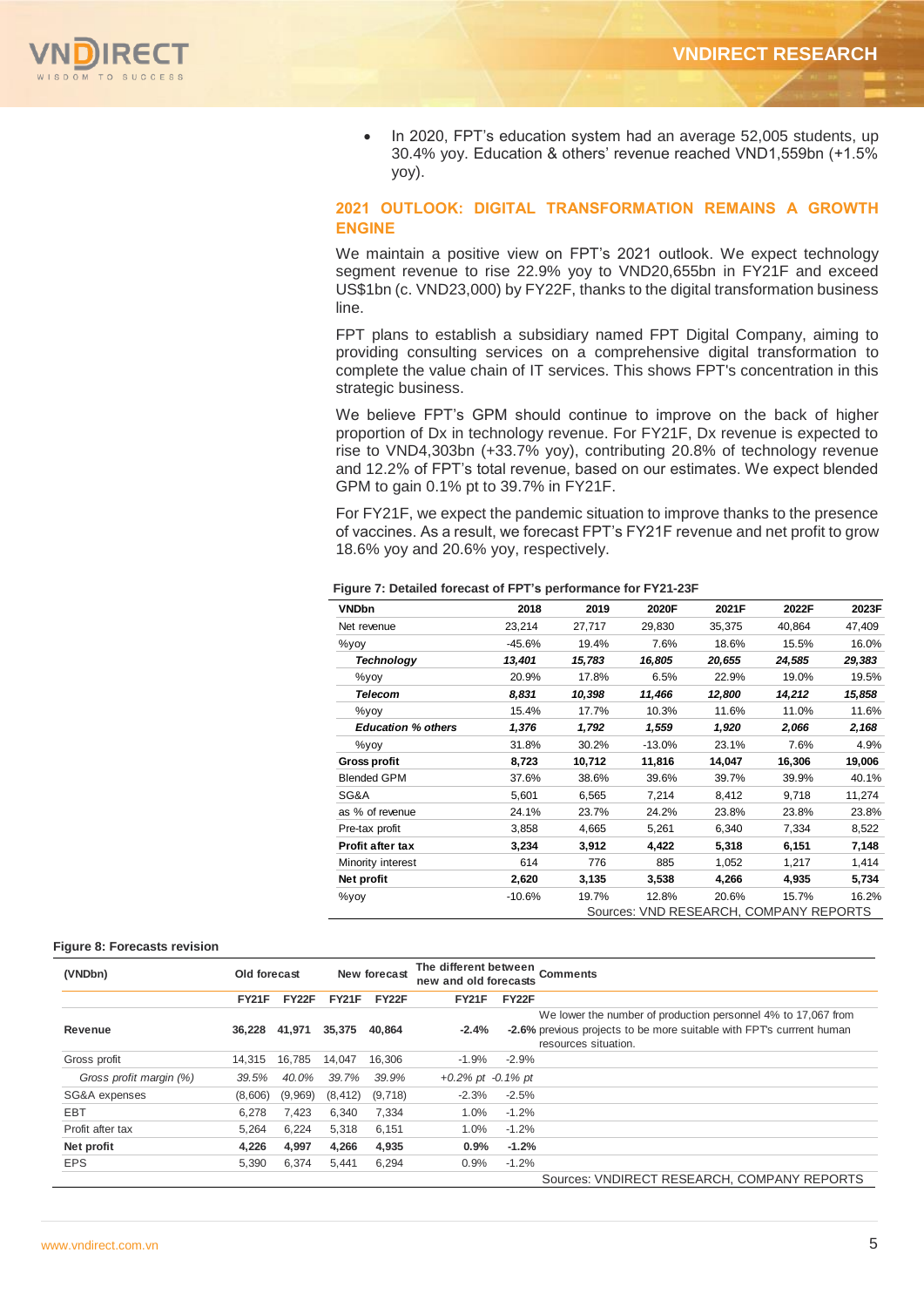

# **VALUATION**

We reiterate our Add call with an SOP-based TP of VND87,200 with insignificant changes in our new forecasts. Our valuation is based on the sum-of-parts methodology, with P/E-based multiple approach for its three main business segments. Our valuation is derived from the regional FY21F P/E median corresponding to each segment. We reduce the discount from 15% to 10% on technology and telecom peer's median P/E due to FPT's superior GPM and narrower gap in interest rates between Vietnam and other observed countries (e.g. India, Philippines, Thailand).

## **Figure 9: SOP-based valuation**

| VND bn                      | <b>NP 2021F</b> | P/E  |        | Equity value FPT's Ownership           | Valuation   |
|-----------------------------|-----------------|------|--------|----------------------------------------|-------------|
| Technology                  | 2.458           | 19.0 | 46.693 | 100%                                   | 46,693      |
| Telecommunication           | 2.063           | 14.0 | 28,880 | 46%                                    | 13,252      |
| Education                   | 644             | 13.0 | 8.373  | 100%                                   | 8,373       |
| Total                       |                 |      |        |                                        | 68,319      |
|                             |                 |      |        |                                        |             |
| Outstanding shares          |                 |      |        |                                        | 783.987.000 |
| Value per share (VND/share) |                 |      |        |                                        | 87,143      |
| Target price (VND/share)    |                 |      |        |                                        | 87,200      |
|                             |                 |      |        | Sources: VND RESEARCH, COMPANY REPORTS |             |

### **Figure 10: Peer comparison (data as at 08 Feb 2021)**

| Company                           | <b>Bloomberg</b> | Recom.         | <b>Share</b><br>Price | <b>Target</b><br>Price | <b>Market Cap</b> |      | P/E(x)      | 3-year<br><b>EPS</b> |      | P/BV(x)     |                                             | <b>Recurring ROE</b><br>(%) |      | <b>EV/EBITDA</b> |
|-----------------------------------|------------------|----------------|-----------------------|------------------------|-------------------|------|-------------|----------------------|------|-------------|---------------------------------------------|-----------------------------|------|------------------|
|                                   | <b>Ticker</b>    |                | (local<br>curr)       | (local<br>curr)        | (US\$m)           |      | FY21F FY22F | <b>CAGR</b><br>(%)   |      | FY21F FY22F | FY21F FY22F                                 |                             |      | FY21F FY22F      |
| <b>FPT CORP</b>                   | <b>FPT VN</b>    | <b>ADD</b>     | 71,300                | 87,200                 | 2,484.0           | 13.1 | 11.3        | 12.8                 | 2.6  | 2.2         | 23.8                                        | 24.9                        | 9.3  | 7.9              |
| <b>Telecom</b>                    |                  |                |                       |                        |                   |      |             |                      |      |             |                                             |                             |      |                  |
| <b>TELSTRA CORP</b>               | TLS AU           | <b>NR</b>      | 3.15                  | 3.60                   | 28,540.0          | 23.0 | 22.5        | (14.8)               | 2.6  | 2.6         | 7.4                                         | 7.7                         | 10.6 | 11.1             |
| <b>TELEKOMUNIKASI</b>             | <b>TLKM IJ</b>   | <b>NR</b>      | 3,290                 | 4,099                  | 23,210.0          | 15.9 | 14.8        | (1.1)                | 2.9  | 2.8         | 5.5                                         | 5.2                         | 19.4 | 19.8             |
| <b>MAXIS BHD</b>                  | <b>MAXIS MK</b>  | <b>NR</b>      | 4.85                  | 5.10                   | 9,314.0           | 26.1 | 24.3        | (8.6)                | 5.3  | 5.1         | 12.5                                        | 12.0                        | 20.3 | 21.6             |
| <b>INTOUCH HOLDINGS</b>           | <b>INTUCH TB</b> | <b>NR</b>      | 55.50                 | 69.50                  | 5,913.0           | 16.7 | 16.6        | (8.6)                | 4.6  | 4.3         | 15.8                                        | 15.7                        | 30.1 | 28.0             |
| <b>GLOBE TELECOM</b>              | <b>GLO PM</b>    | <b>NR</b>      | 2,026                 | 2,269                  | 5,618.0           | 13.0 | 12.5        | 12.9                 | 3.1  | 2.7         | 5.3                                         | 5.1                         | 25.6 | 24.1             |
| PLDT INC                          | <b>TEL PM</b>    | NR.            | 1,370                 | 1,581                  | 6,151.0           | 11.2 | 10.7        | 10.4                 | 2.4  | 2.2         | 5.8                                         | 5.4                         | 21.9 | 20.8             |
| Average                           |                  |                |                       |                        |                   | 17.7 | 16.9        | (1.6)                | 3.5  | 3.3         | 8.7                                         | 8.5                         | 21.3 | 20.9             |
| Median                            |                  |                |                       |                        |                   | 16.3 | 15.7        | (4.9)                | 3.0  | 2.8         | 6.6                                         | 6.6                         | 21.1 | 21.2             |
|                                   |                  |                |                       |                        |                   |      |             |                      |      |             |                                             |                             |      |                  |
| <b>Software &amp; IT Services</b> |                  |                |                       |                        |                   |      |             |                      |      |             |                                             |                             |      |                  |
| <b>INFOSYS LTD</b>                | <b>INFO IN</b>   | <b>NR</b>      | 1,267.2               | 1,538.9                | 74,031.0          | 27.7 | 24.1        | 7.4                  | 7.5  | 6.8         | 18.7                                        | 16.7                        | 28.1 | 29.4             |
| <b>WIPRO LTD</b>                  | <b>WPRO IN</b>   | <b>NR</b>      | 423.2                 | 436.8                  | 33,169.0          | 22.4 | 20.3        | 9.3                  | 4.4  | 3.9         | 14.1                                        | 13.0                        | 18.9 | 19.5             |
| <b>HCL TECH LTD</b>               | <b>HCLT IN</b>   | <b>NR</b>      | 947.7                 | 1,143.2                | 35,272.0          | 19.3 | 17.8        | 10.9                 | 4.2  | 3.7         | 12.1                                        | 11.0                        | 23.4 | 22.1             |
| <b>TECH MAHINDRA LT</b>           | <b>TECHM IN</b>  | <b>NR</b>      | 958.7                 | 1,100.2                | 12,724.0          | 18.4 | 16.1        | 12.9                 | 3.5  | 3.1         | 12.5                                        | 10.9                        | 20.0 | 20.5             |
| <b>L&amp;T INFOTECH LTD</b>       | LTI IN           | N <sub>R</sub> | 4,169.0               | 3,994.5                | 9,989.0           | 38.6 | 32.7        | 16.1                 | 11.0 | 9.2         | 25.8                                        | 22.8                        | 31.0 | 30.1             |
| <b>NIIT LTD</b>                   | <b>NIIT IN</b>   | <b>NR</b>      | 199.0                 | 200.0                  | 387.0             | 26.2 | 21.7        | 482.2                | 1.8  | 1.7         | 13.6                                        | 11.6                        | 7.5  | 8.4              |
| <b>CYIENT LTD</b>                 | <b>CYLIN</b>     | NR.            | 651.9                 | 644.2                  | 983.0             | 19.7 | 16.4        | 1.1                  | 2.6  | 2.4         | 10.8                                        | 8.8                         | 13.8 | 15.4             |
| <b>MPHASIS LTD</b>                | <b>MPHL IN</b>   | <b>NR</b>      | 1.600.0               | 1,758.5                | 4,102.0           | 24.1 | 20.4        | 16.8                 | 4.8  | 4.3         | 15.9                                        | 13.8                        | 20.3 | 22.0             |
| <b>MINDTREE LTD</b>               | <b>MTCL IN</b>   | <b>NR</b>      | 1,691.4               | 1,745.8                | 3,821.0           | 25.8 | 22.5        | 17.3                 | 7.2  | 6.0         | 16.2                                        | 14.3                        | 29.7 | 28.4             |
| L&T TECHNOLOGY S                  | LTTS IN          | <b>NR</b>      | 2,694.0               | 2,426.2                | 3,880.0           | 42.9 | 31.9        | 24.4                 | 8.7  | 7.4         | 27.8                                        | 21.6                        | 22.0 | 25.0             |
| Average                           |                  |                |                       |                        |                   | 26.5 | 22.4        | 59.8                 | 5.6  | 4.9         | 16.8                                        | 14.5                        | 21.5 | 22.1             |
| Median                            |                  |                |                       |                        |                   | 25.0 | 21.1        | 14.5                 | 4.6  | 4.1         | 15.0                                        | 13.4                        | 21.2 | 22.1             |
|                                   |                  |                |                       |                        |                   |      |             |                      |      |             | Sources: VNDIRECT RESEARCH, COMPANY REPORTS |                             |      |                  |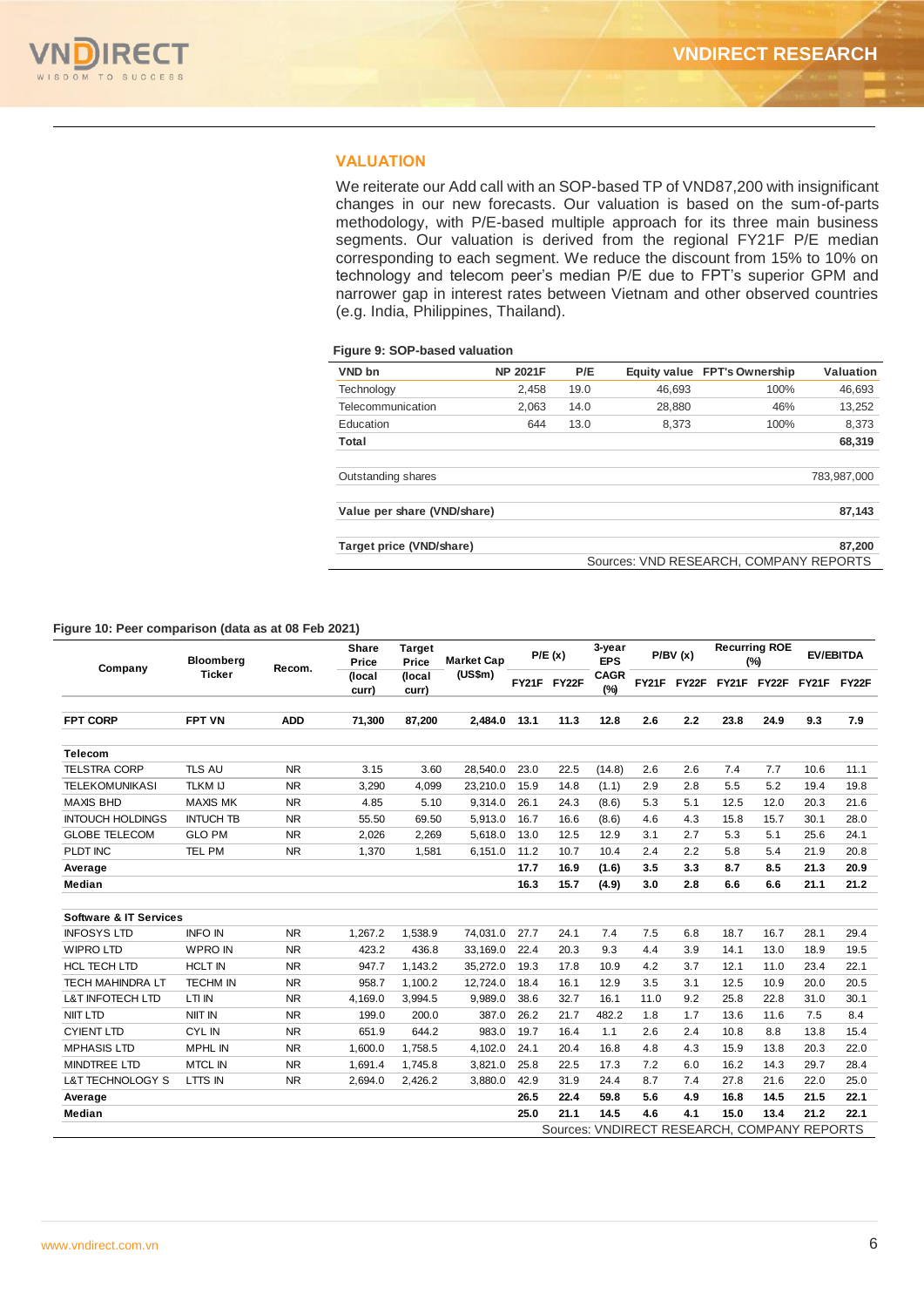

# **RISKS AND CATALYSTS**

## **Downside risks**

 Fierce competition from Indian peers in overseas markets and from domestic Internet service providers in the telecom segment.

In the global market, India is generally the first IT outsourcing destination for businesses given that it has a mature software industry with a large number of skillful IT specialists. As such, we predict that India will continue to be a favourite destination for IT outsourcing. We believe that competition from Indian rivals is a big challenge for FPT in terms of its ability to gain global market share.

Domestically, we believe fierce competition from two large state-owned carriers – Viettel (Unlisted) and VNPT (Unlisted) is a concern for FPT in the telecom segment. In order to compete, FPT needs to boost spending on upgrading infrastructure to expand its penetration, which would lead to rising investment costs.

 Shortage of IT personnel and increase in labour costs are also potential risks for FPT, in our view. We believe this could partly affect FPT because the IT services sector is labour-intensive, hence, a significant increase in labour costs may affect the company's operating costs.

## **Potential re-rating catalysts**

- FPT is focusing on M&A to expand its brand and customer base overseas to expand its digital transformation business extensively, translating into great potential for the company, in our view. A successful M&A deal will help FPT increase market share in the host country.
- In FY20, 28.6% of FPT's technology revenue came from the domestic market, where FPT IS (Unlisted) is implementing many government technology projects. Thus, we think that if the government of Vietnam continues to implement an expansionary fiscal policy from FY21F onwards, it may be a catalyst for FPT IS' revenue to grow.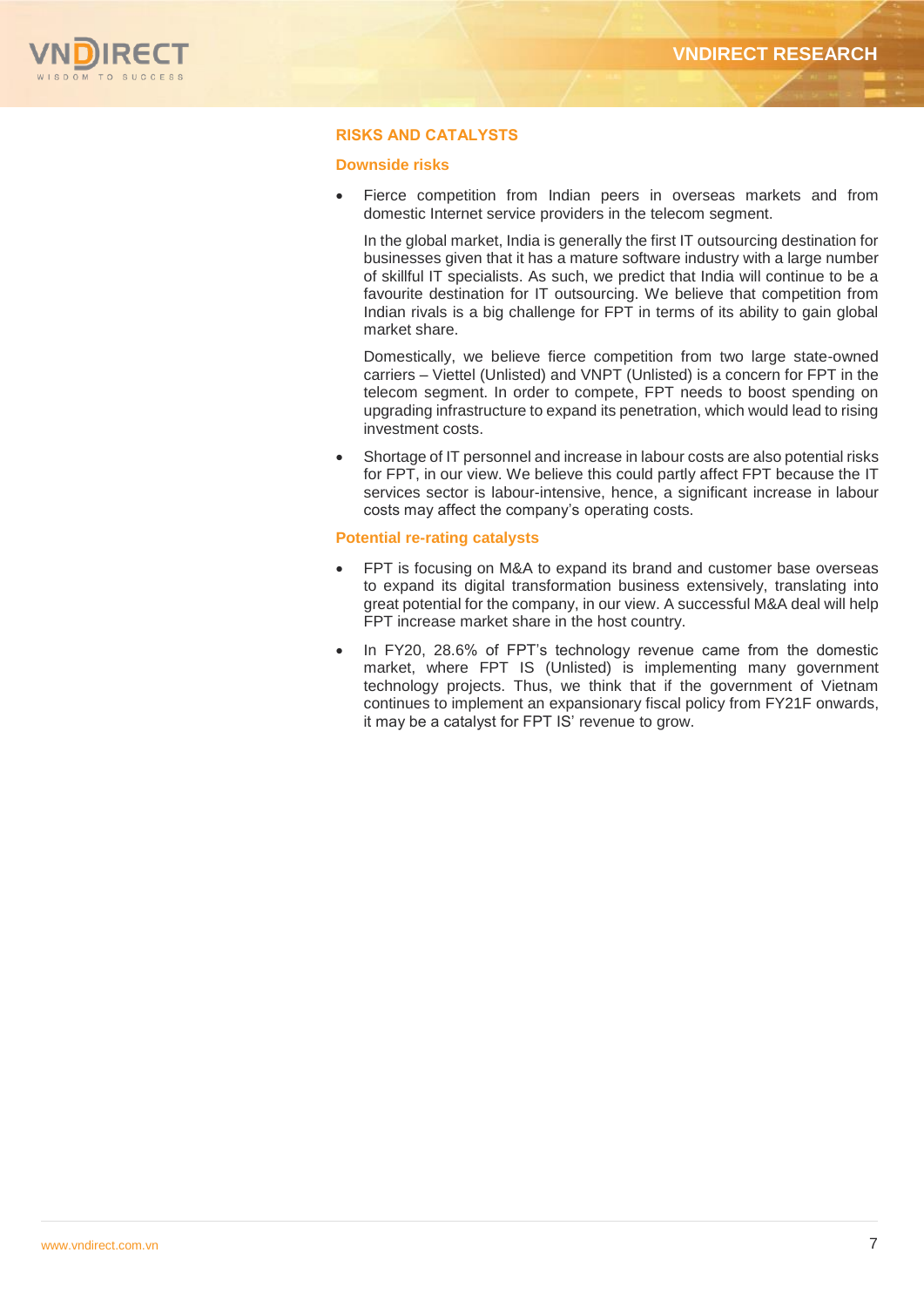## $T<sub>O</sub>$ **SUCCESS**  $M$

# **VNDIRECT RESEARCH**

#### **Valuation**



### **Income statement**

| (VNDbn)                       | 12-20A   | 12-21E    | 12-22E    |
|-------------------------------|----------|-----------|-----------|
| Net revenue                   | 29,830   | 35,375    | 40,864    |
| Cost of sales                 | (18,015) | (21, 328) | (24, 558) |
| Gen & admin expenses          | (2, 713) | (3,029)   | (3, 499)  |
| Selling expenses              | (4,501)  | (5, 383)  | (6, 219)  |
| <b>Operating profit</b>       | 4,602    | 5,635     | 6,588     |
| <b>Operating EBITDA</b>       | 3,145    | 3,933     | 4,681     |
| Depreciation and amortisation | 1,458    | 1,702     | 1,907     |
| <b>Operating EBIT</b>         | 4,602    | 5,635     | 6,588     |
| Interest income               | 822      | 1,387     | 1,524     |
| Financial expense             | (548)    | (1, 114)  | (1, 240)  |
| Net other income              | 73       | 73        | 85        |
| Income from associates & JVs  | 312      | 359       | 377       |
| Pre-tax profit                | 5,261    | 6,340     | 7,334     |
| Tax expense                   | (839)    | (1,022)   | (1, 182)  |
| Minority interest             | (885)    | (1,052)   | (1, 217)  |
| Net profit                    | 3,538    | 4,266     | 4,935     |
| Adj. net profit to ordinary   | 3,538    | 4,266     | 4,935     |
| Ordinary dividends            | (1,568)  | (1,568)   | (1,568)   |
| <b>Retained earnings</b>      | 1,970    | 2,698     | 3,367     |
|                               |          |           |           |

## **Balance sheet**

| (VNDbn)                               | 12-20A | 12-21E | 12-22E |
|---------------------------------------|--------|--------|--------|
| Cash and equivalents                  | 4,685  | 5,513  | 9,015  |
| Short term investments                | 12,436 | 13,623 | 14,899 |
| Accounts receivables                  | 5,880  | 7,635  | 8,819  |
| Inventories                           | 1,290  | 1,633  | 1,880  |
| Other current assets                  | 1,318  | 1,712  | 1,978  |
| <b>Total current assets</b>           | 25,608 | 30,115 | 36,590 |
| Fixed assets                          | 10,691 | 12,431 | 14,277 |
| <b>Total investments</b>              | 2,606  | 2,910  | 3,245  |
| Other long-term assets                | 2,844  | 3,090  | 3,569  |
| <b>Total assets</b>                   | 41,749 | 48,545 | 57,682 |
| Short-term debt                       | 12,062 | 13,329 | 14,725 |
| Accounts payable                      | 2,859  | 3,256  | 3,749  |
| Other current liabilities             | 7,461  | 8,788  | 11,606 |
| <b>Total current liabilities</b>      | 22,382 | 25,373 | 30,081 |
| Total long-term debt                  | 678    | 813    | 976    |
| Other liabilities                     | 87     | 179    | 206    |
| Share capital                         | 7,840  | 7,840  | 7,840  |
| Retained earnings reserve             | 6,391  | 9,011  | 12,040 |
| <b>Shareholders' equity</b>           | 15,744 | 18,511 | 21,793 |
| Minority interest                     | 2,859  | 3,670  | 4,627  |
| <b>Total liabilities &amp; equity</b> | 41.749 | 48.545 | 57.682 |



#### **Cash flow statement**

| (VNDbn)                                     | 12-20A   | 12-21E   | 12-22E       |
|---------------------------------------------|----------|----------|--------------|
| Pretax profit                               | 5,261    | 6,340    | 7,334        |
| Depreciation & amortisation                 | 1,491    | 1,702    | 1,907        |
| Tax paid                                    | (778)    | (1,022)  | (1, 182)     |
| Other adjustments                           | (1,039)  | (81)     | (90)         |
| Change in working capital                   | 2,897    | (839)    | 2,628        |
| Cash flow from operations                   | 7,833    | 6,099    | 10,596       |
| Capex                                       | (3,018)  | (2,592)  | (2,865)      |
| Proceeds from assets sales                  | 3        | 0        | $\mathbf{O}$ |
| <b>Others</b>                               | (5, 954) | (1, 187) | (1, 276)     |
| Other non-current assets changes            | 842      | O        | 0            |
| Cash flow from investing activities         | (8, 127) | (3, 779) | (4, 141)     |
| New share issuance                          | 60       | 0        | 0            |
| Shares buyback                              | $\Omega$ | 0        | O            |
| Net borrowings                              | 4,879    | 1,402    | 1,559        |
| Other financing cash flow                   | (2)      | $\Omega$ | O            |
| Dividends paid                              | (1,899)  | (1,960)  | (1,960)      |
| Cash flow from financing activities         | 3,037    | (558)    | (401)        |
| Cash and equivalents at beginning of period | 3,453    | 4,685    | 5,513        |
| Total cash generated                        | 2,743    | 1,762    | 6,054        |
| Cash and equivalents at the end of period   | 6,196    | 6,446    | 11,567       |
|                                             |          |          |              |

#### **Key ratios**

|                         | 12-20A    | 12-21E | 12-22E |
|-------------------------|-----------|--------|--------|
| <b>Dupont</b>           |           |        |        |
| Net profit margin       | 11.9%     | 12.1%  | 12.1%  |
| Asset turnover          | 0.79      | 0.78   | 0.77   |
| <b>ROAA</b>             | 9.4%      | 9.4%   | 9.3%   |
| Avg assets/avg equity   | 2.53      | 2.64   | 2.64   |
| <b>ROAE</b>             | 23.8%     | 24.9%  | 24.5%  |
| <b>Efficiency</b>       |           |        |        |
| Days account receivable | 60.9      | 68.2   | 68.2   |
| Days inventory          | 26.2      | 27.9   | 27.9   |
| Days creditor           | 58.1      | 55.7   | 55.7   |
| Fixed asset turnover    | 3.01      | 3.06   | 3.06   |
| <b>ROIC</b>             | 11.3%     | 11.7%  | 11.7%  |
| Liquidity               |           |        |        |
| Current ratio           | 1.1       | 1.2    | 1.2    |
| Quick ratio             | 1.1       | 1.1    | 1.2    |
| Cash ratio              | 0.8       | 0.8    | 0.8    |
| Cash cycle              | 29.0      | 40.4   | 40.4   |
| Growth rate (yoy)       |           |        |        |
| Revenue growth          | 7.6%      | 18.6%  | 15.5%  |
| Operating profit growth | 11.0%     | 22.4%  | 16.9%  |
| Net profit growth       | 12.8%     | 20.6%  | 15.7%  |
| EPS growth              | $(0.3\%)$ | 12.5%  | 15.7%  |

*Source: VND RESEARCH*